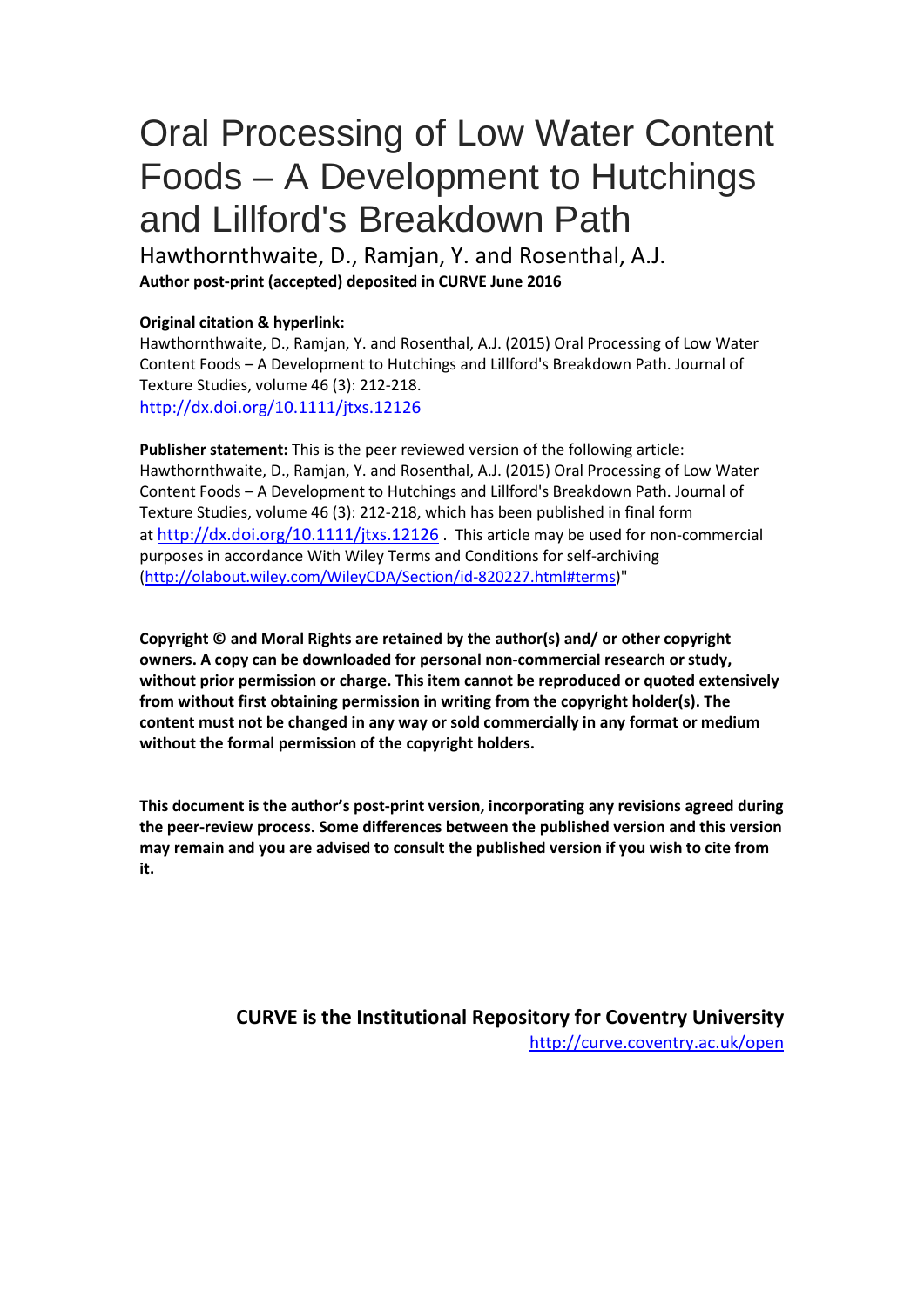# Oral processing of low water content foods – a development to Hutchings and Lillford's breakdown path

David Hawthornthwaite<sup>1</sup>, Yaneez Ramjan<sup>1</sup> & Andrew Rosenthal<sup>12</sup>

<sup>1</sup> Department of Applied Sciences and Health, Coventry University, Priory Street, Coventry, CV1 5FB. UK

<sup>2</sup> Corresponding author Andrew.Rosenthal@coventry.ac.uk

# Abstract

The "hard to swallow" phenomenon previously reported for peanut paste has been investigated for other oil seed butters. The Temporal Dominance of Sensations (TDS) technique showed similar findings, adding to the list of materials which do not follow Hutchings and Lillford's break down path (Journal of Texture Studies **19**: 103- 115). From our data we propose a modification to the Hutchings and Lillford model which allows for initial hydration of dry foods. The model holds well for oil seed pastes and may also help to explain the behaviour of some dry, carbohydrate rich, foods previously constrained to fit extant models.

Since TDS does not measure the magnitude of an attribute, we undertook Time Intensity studies to assess stickiness of peanut pastes during oral processing. In the absence of another attribute becoming dominant, the intensity of sticky/cohesive sensations may remain paramount but diminish in intensity, prior to swallowing.

# Keywords

Dry foods; Low water content; oral processing; Hutchings and Lillford's break down path; Temporal Dominance of Sensations; Hard to swallow oil seed paste

# Practical application

Modelling oral processing may help us to understand the triggers for swallowing and thus assist people with swallowing difficulties (dysphagia). The much cited model developed by Hutchings and Lillford appears not to hold for all foods and exceptions necessarily require further investigation. This paper considers other published studies on oral processing of low water foods, offering an alternative interpretation to those previously given.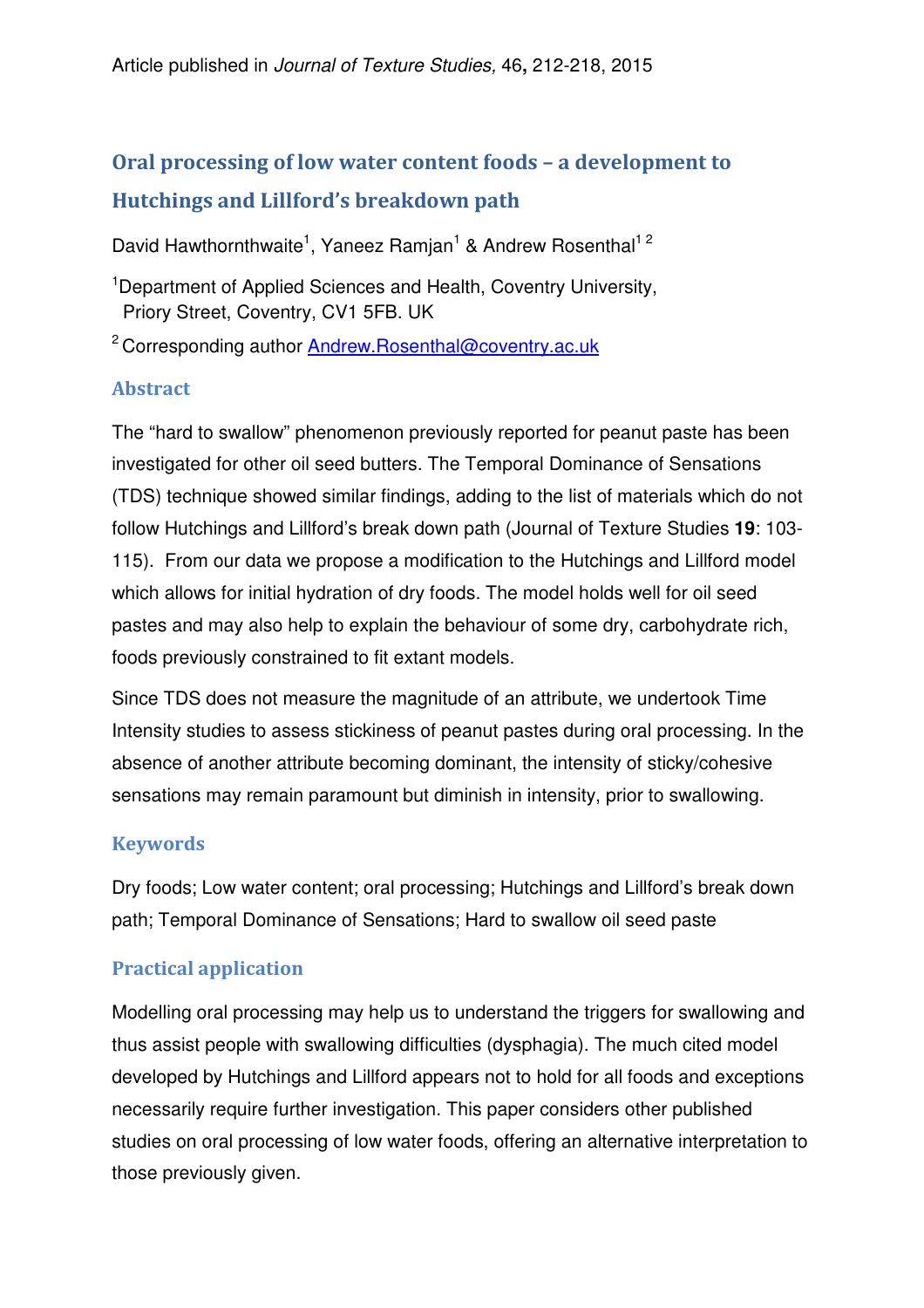#### Introduction

Hutchings and Lillford's (1988) model (HLM) for the breakdown path of foods is illustrated diagrammatically in figure 1. The three axes of "degree of structure", "lubrication" and "time" have two threshold planes corresponding to the degree of structure that can be swallowed and the degree of lubrication that can be swallowed. Where the two planes intersect is a "swallowing bar" where the two thresholds have been reached, and within which we can swallow the bolus. We can imagine various foods on this model which may well follow breakdown-lubrication trajectory with time in the mouth resulting from mastication and secretion of saliva until the bolus enters the "swallowing bar" at which point we can clear the bolus from the oral cavity.

In their original paper Hutchings and Lillford consider the swallowing trajectory of juicy steak, tough dry meat, dry sponge cake, oysters and liquids. They explain that juicy steak, tough dry meat and sponge cake appear to the left of the diagram with varying degree of structure and lubrication, they then follow curved trajectories towards the swallowing bar. Liquids start within the bar being already lubricated and without structure and can thus be cleared from the oral cavity without any mastication and some very moist foods of a relatively small sized foods, such as oysters may be swallowed without any mastication or further lubrication.

Since its creation in 1988 the HLM has been widely cited (183 times according the Science Citation Index, April 2015) to explain the oral trajectory. However, the oil seed pastes such as tahini (sesame paste) and peanut butter appear not to follow the model. Consider tahini for example, it is made by grinding roasted sesame seeds and consists of dry cellular debris suspended in sesame oil. When water is added it starts to thicken ( Lindner. and Kinsella, 1991; Rosenthal and Yilmaz, 2015), to the extent that it no longer behaves as a liquid, but becomes a firm solid. Only on the addition of extensive amounts of water does it start to soften and then lead on towards an oil-in-water emulsion. In the case of peanut butter, the melting point of the suspending medium is lower and depending on ambient temperature it can exist as an oily suspension, verging on solid paste, consisting of dry peanut solids suspended in peanut oil. When introduced to the mouth the dominant sensations start as "chewy", becoming "soft" and then finishing with "sticks to the palate" (Rosenthal and Share, 2014). In terms of the HLM, one would expect that tahini (and depending on temperature peanut butter) to start with virtually no structure and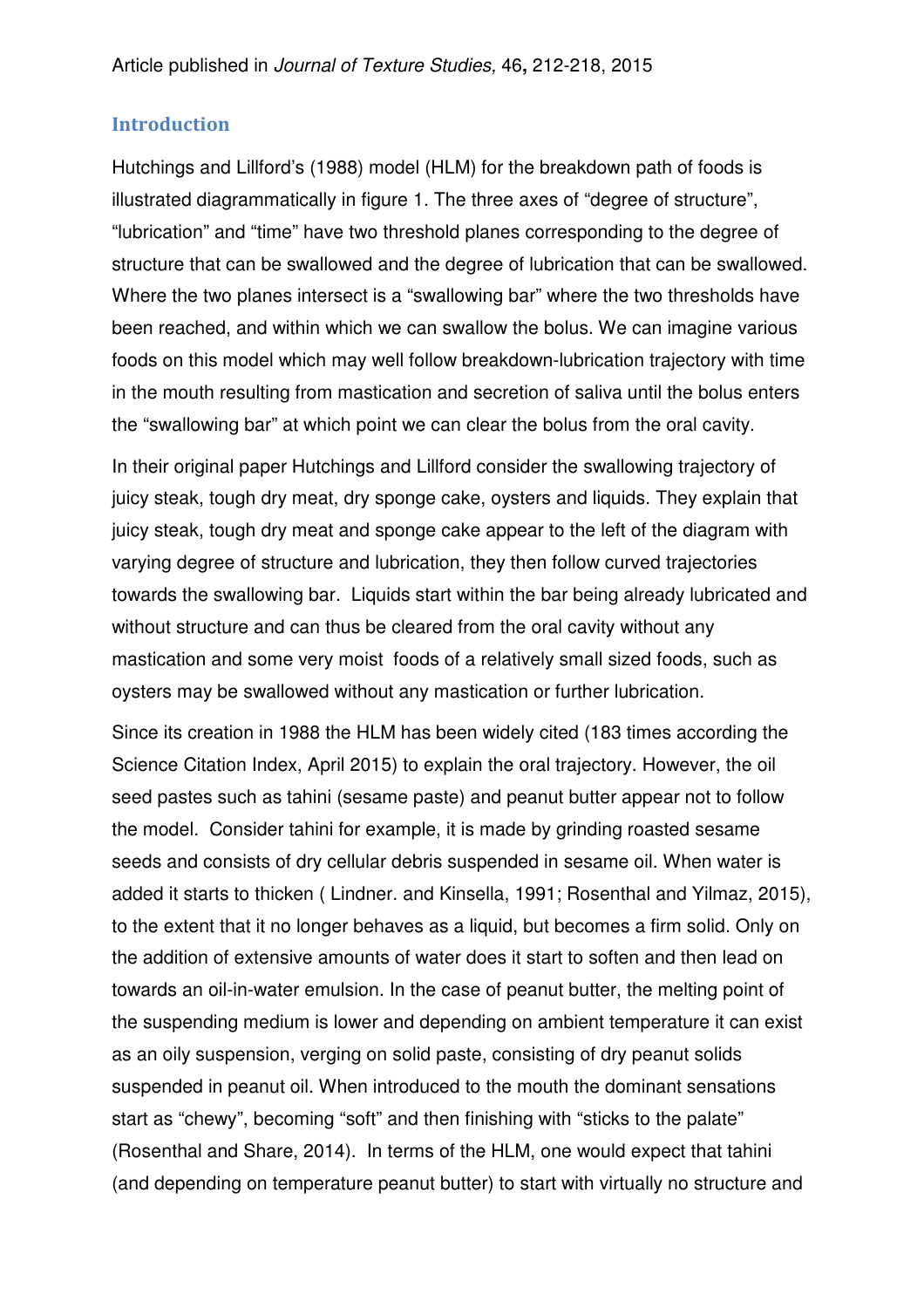with a high degree of lubrication due to the oil. Thus on the HLM we would expect it to sit within the swallowing bar, yet when introduced to the mouth both foods begin to thicken and develop structure as saliva is absorbed due to the hydration of the fat free dry solids (Rosenthal & Yilmaz, 2015).

Exceptions to models are always awkward to deal with and these oil seed pastes seem not to fit to the HLM and have been coined "hard to swallow" oil seed pastes. A possible explanation of what is going on in these pastes might be the concept of bolus assembly. However, Hiiemae reminds us that: "boli from solid food are not formed in the oral cavity but in the oropharynx" (Hiiemae, 2004, p183), and the hard to swallow oral mixtures are definitely formed in the oral cavity. Moreover as boli are swallowable items, one might expect that bolus assembly would lead to a greater ease of swallowing, yet the behaviour exhibited by tahini and peanut butter in the mouth are quite the opposite of this, being cohesive and sticking to the palate and the tongue.

This paper aimed to identify other food materials which exhibit the hard-to-swallow phenomenon exhibited by peanut butter. We also attempted to quantify the sticky sensations implicated in peanut butter as the dominant sensation prior to deglution.

# Materials and Methods

Ethical approval for both studies was obtained from the Coventry University ethics committee. Nineteen untrained, native English speaking students were recruited from Coventry University. Participants were all aged 18 or over, the had dental records absent of fractures and dentures. Participants were informed of all possible risks (such as nut allergies). Participation was on a voluntarily basis and no remuneration was given.

#### Temporal Dominance of Sensations studies

Almond butter, hazelnut butter, pumpkin seed butter and cashew nut butter all manufactured by Meridian Foods Ltd (Corwen, UK) were used. Jars were stored at room temperature. When opened the contents of each jar was mixed with a clean plastic knife to a homogeneous consistency. Five gram samples of each paste were levelled onto plastic desert spoons and placed on coded paper plates to present to the assessors in the same order.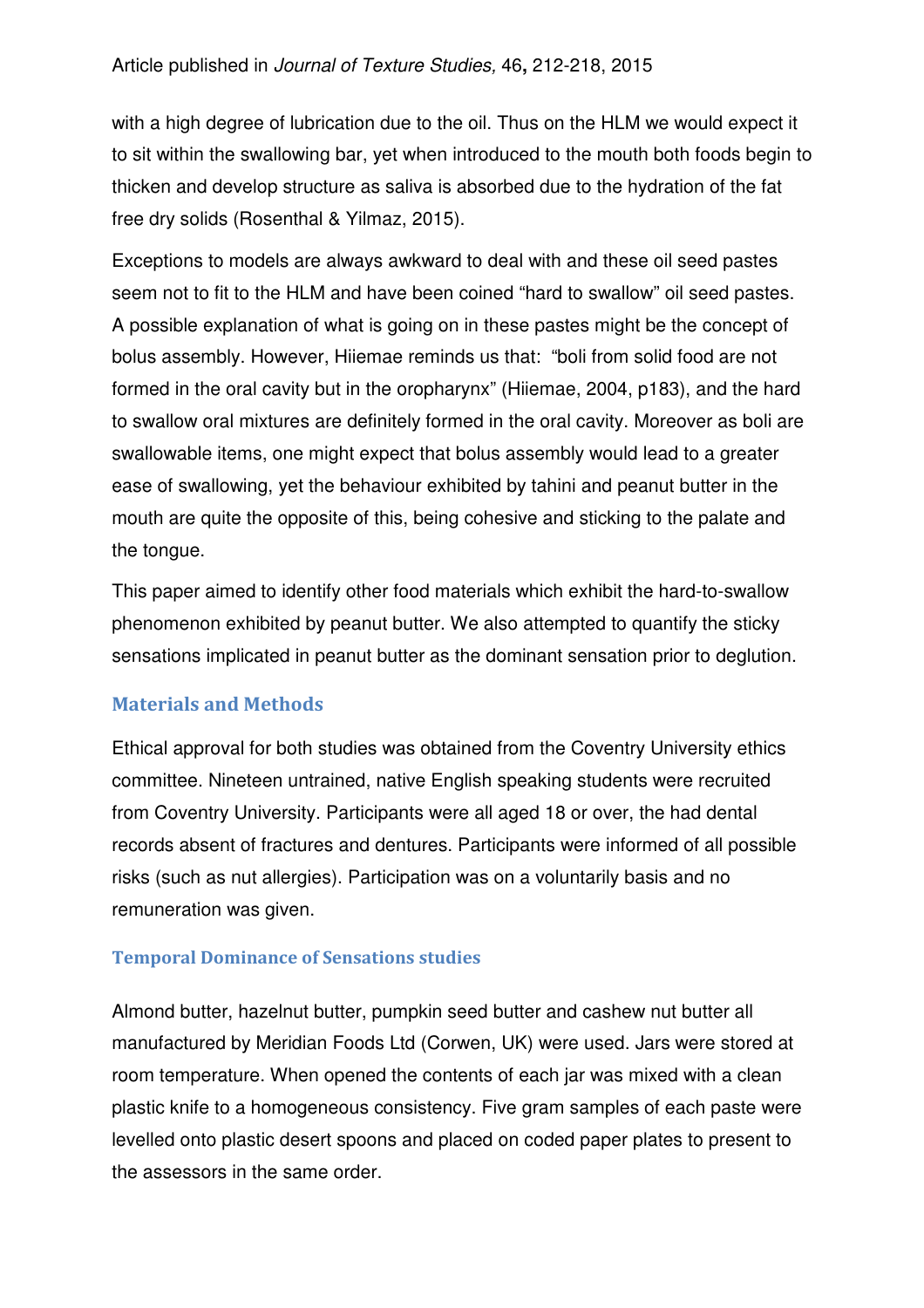TDS software (Morgenstern©, The New Zealand Institute for Plant & Food Research Limited) was used to collect data in this study. The TDS procedure described by Rosenthal & Share (2014) was followed. As assessors were untrained native English speakers, we did not create technical definitions of each attribute, but used terms with common meanings, being: 'compacted-to-teeth', 'granular', 'smooth', 'soft', 'sticky' and 'thick'. Assessors were introduced to the software on an individual basis and the first of each triplicate sample presentation was used as a training exercise to familiarize the assessors with the products, the descriptive terms, the software and the testing protocol. Only the results from the second and third replicates were included in the data set. The software also recorded the average chewing time, the average time to the first selection, the average number of swallows and the average number of attribute changes. Time was standardized by dividing the time from introducing food to the mouth until swallowing into 20 equal periods.

Assessors were provided with a plastic cup of bottled water. Each participant was asked to drink some water before each sample in order to cleanse their palate. The participants were instructed to take the full amount of paste from the spoon and begin to process the paste while they recorded the sensations they perceived as most prevalent using the TDS software.

#### Time Intensity studies

Lightly salted peanuts were purchased from a local shop (Holland and Barrett, Nuneaton, UK). The oil content was determined by Soxhlet extraction using 40-60 °C boiling fraction petroleum spirit. The peanuts were then blended in a food processor to yield a 52% oil paste. Addition of peanut oil (Sainsbury's, London, UK) allowed two further mixtures containing 57 and 62% oil to be prepared.

Four gram samples of each paste were levelled onto plastic desert spoons and placed on coded paper plates to present to the assessors. Duplicate samples of each paste were provided. The six samples were tested in a single session. Assessors were provided with sheets of paper onto which a series of unstructured 100 mm lines were drawn. Following initial ingestion of a sample, the assessors were asked to rate the subjective stickiness every three seconds on a different line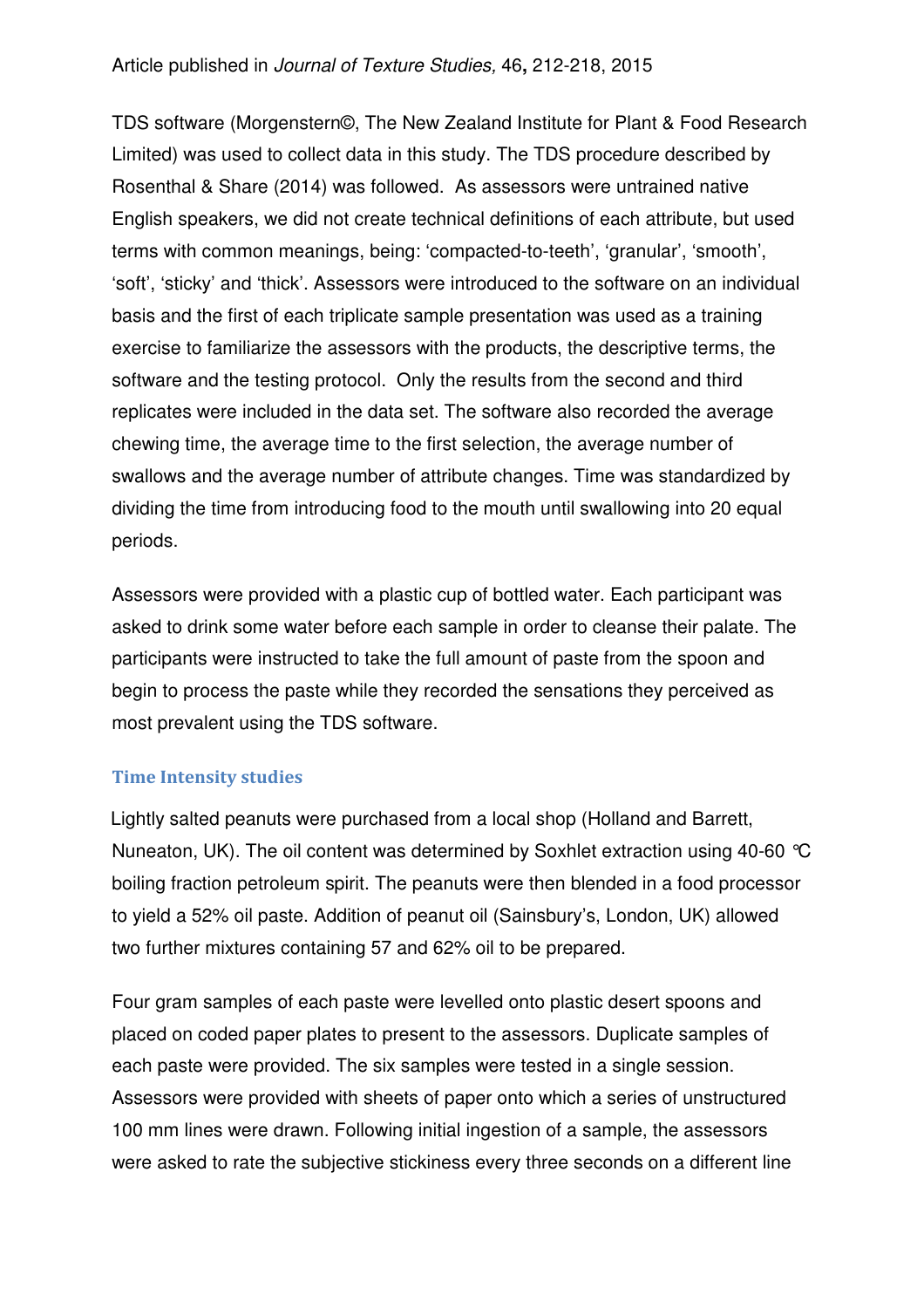(Meilgaard, Civille & Carr, 2007). Between samples each assessor was asked to consume 50ml of water and wait for 5 minutes before commencing with the next sample.

#### Results

Figures 2 shows the TDS curves for almond butter, hazelnut butter, pumpkin seed butter and cashew nut butter. Pineau and co workers (2009) explain the calculation of a "random chance line" below which data can only be treated as arising by chance, they also advocate a 95% confidence line below which trends must be considered with less statistically certainty. In our case the random chance line was set to 0.14 and the 95% confidence line to 0.27. While the methodology was explained to each assessor, the low dominance rate exhibited probably reflects the fact that the assessors were naïve. This lack of experience also reflects in the delay before statistically significant dominant sensations arise. Despite the delay in the development of statistical significance, a general trend towards a sticky material (i.e. sticks to the palate or compacted on teeth) as oral processing continues.

Results of the time intensity study is shown in Figure 3. While there is considerable variation between the assessors, the degree of stickiness peaks at about 3 seconds and then progressively falls to the point of clearance at 15, 21 and 27 seconds for the 10%, 5% and 0% added oil mixtures.

#### **Discussion**

Considering the similarities in manufacturing method and structure of the nut butters used in this study, it is unsurprising that they exhibit the same progressive increase in the TDS attribute "sticks to palate" as was seen in peanut butter (Rosenthal and Share, 2014). This is to say that when introduced to the mouth all these nut butters start to become cohesive and stick to the oral surfaces – namely the tongue, the palate and the teeth. Presumably the absorption of water from the saliva is causing some structure to form in the suspension as the dry fat free solids start to absorb water and stick together. This behaviour is consistent with findings from sesame paste (Rosenthal and Yilmaz, 2015).

Part of the elegance of the HLM is its ability to bring the dimensions of structure, lubrication and time together in a three dimensional representation. Having said this,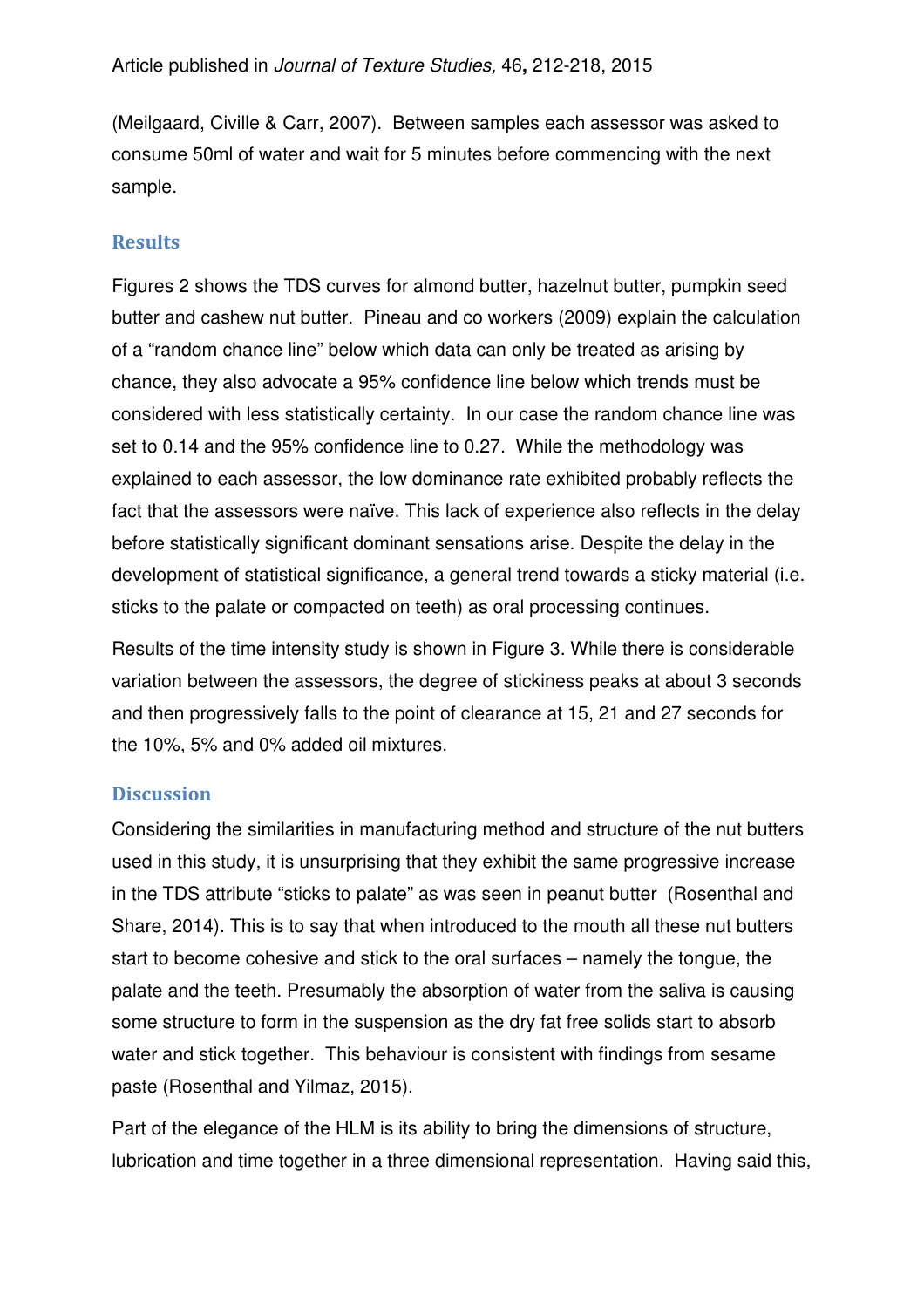representing a three dimensional model on a two dimensional surface requires perspective and inevitably some distortion. While it is relatively easy to draw trajectories in 3D perspective for the break down paths of foods which start at the top left and curve down to the bottom right, it becomes more challenging to unambiguously represent materials that start with little structure in the middle of the diagram, before developing structure and losing lubrication before starting to decrease in structure as the lubrication rises again. For this reason, the authors of this paper have attempted to re-present the HLM by undertaking two graphical steps. Initially we rotate the HLM through 90° on the vertical axis (figure 4a). Nothing has changed, but we see the model differently, because instead of the "swallowing bar" being parallel to the x axis, it is positioned at the right hand end, becoming the common destination of all foods. The model still works, but the fixed point of reference is no longer when the food enters the mouth, but when we are ready to swallow. Taking this concept a step further, our second graphical step is to view the model side on, looking directly at the x and y axes. The z axis, time, disappears orthogonally into the page (Figure 4b). The visible axes are the "degree of structure" and "degree of lubrication". The threshold planes in Figure 4a, become threshold lines in Figure 4b. Similarly, the swallowing bar in the 3D view, becomes a swallowing box. The notion of time still exists, though it is now implied by the length of the trajectory.

We can use this modified model to examine the break down paths of the foods which Hutchings and Lillford considered in their original discussion paper. Figure 4C shows, liquids such as soup or coffee, located within the swallowing box at point A. Small highly lubricated solids, such as oysters, sit just above the swallowing box at point B. Point C represents the juicy steak and the solid line towards the swallowing box is its oral trajectory. These examples are classic HLM behaviour. However, to accommodate dry foods we have stretched the horizontal axis to create a new region. Point D represents an oil seed paste and the dotted line depicts the oral trajectory initially absorbing water from the mouth to create a cohesive mass, after which the material behaves as any other food in terms of the HLM, finally crossing the two thresholds and entering the swallowing box.

The flaw in this model, is the concept of lubrication, for as Hutchings and Lillford say: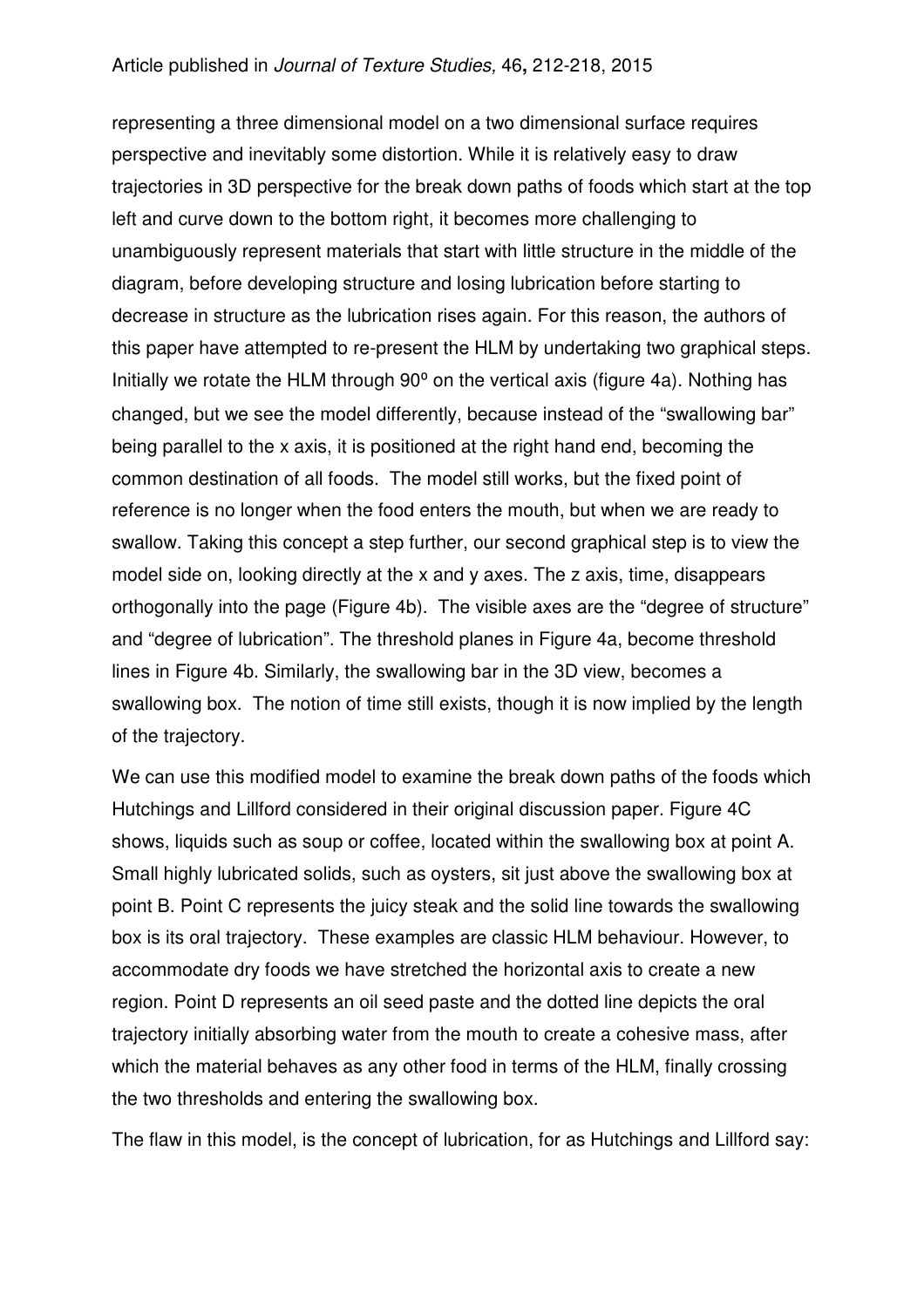"….We might have used the word 'juiciness' instead of 'lubrication' as many foods depend upon a moisture/water continuous phase for lubrication. However, we decided that the word 'juiciness' may not have been seen to apply to fat-containing foods." (Hutchings and Lillford, 1988, p106)

By definition, oil seed pastes used in this study are all high fat foods, and on the face of it they should be highly lubricated, yet the effect of the oil lubrication is overshadowed by the hydration of the dry fat free solids (point D in Figure 4c). For this reason in our modified model we are reinstating Hutchings and Lillford's original idea of water based juiciness by adopting the "degree of hydration" as the x axis.

We use models to help us understand what is going on in reality. When a widely accepted model is vogue, researchers may feel constrained to interpret their results in the context of that model. The fact that oil seed pastes start as a liquid or plastic solid and thicken in the mouth is a clear example that does not fit the HLM. With this in mind we might look at other low water, carbohydrate rich foods for whom, once the gross structure is lost during the first few bites, they will absorb saliva to form a cohesive mass.

Lenfant and co-workers (2009) used the Temporal Dominance of Sensations technique to identify the most dominant sensation perceived at any particular time during the oral processing of various dry breakfast cereals. The "first bite" characteristics of crispness, hardness and brittleness, ultimately gave way to stickiness towards the end of the mastication period.

Pereira (2006) studied the effects of added fluids to the oral perception of solid foods. They separated out the first bite characteristics from those experienced during chewing. With Melba toast and cake, added fluid had a major influence on the number of chewing cycles. The characteristics during chewing which they termed "drying" – denoting the absorbance of saliva from the mouth was significant for both products (p<=0.01) as was the "gooey" sensation. Both of these suggest absorption of water leading to a cohesive mass.

A number of workers have looked at the oral processing of whole nuts. Unlike the oils seed pastes which arise when whole nuts are milled, the surface to volume ratio is small, preventing rapid hydration of particles. However when chewed in the mouth the particles that result from mastication, hydrate and stick to the crushing surfaces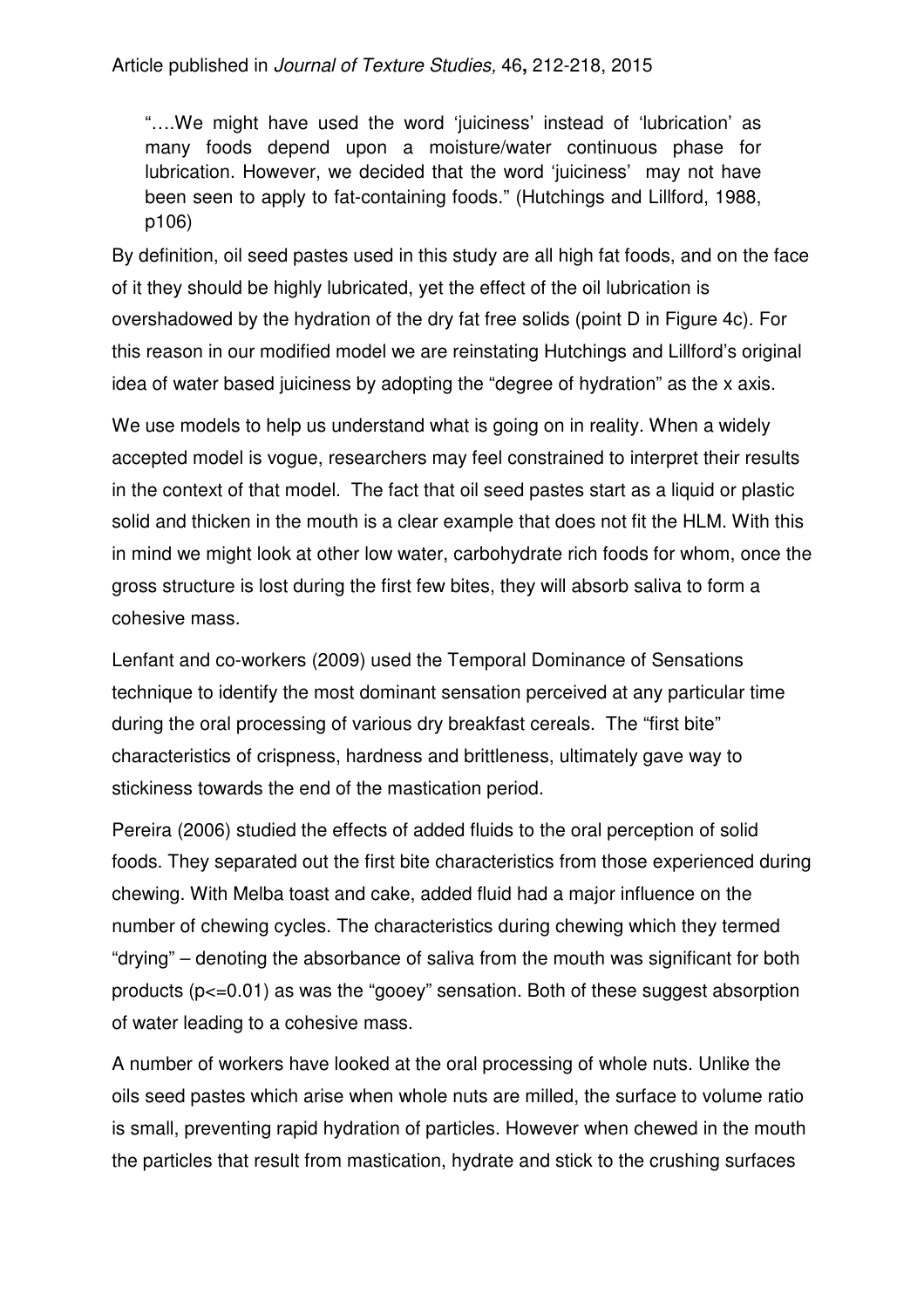#### Article published in Journal of Texture Studies, 46**,** 212-218, 2015

of the teeth, being the wet surface in immediate contact at the time of structural breakdown (Rosenthal and Share, 2014). Interestingly, "granular" was the initial dominant sensation of the hazelnut butter in this study before moving to "compacted on teeth", maybe suggesting a larger particle size of this material compared with the other nut butters, and requiring further mastication during oral processing instead of just hydration.

Another high carbohydrate dry food is the potato crisp. In-vitro studies show that ground crisps absorb moisture from a step addition of buffer solution leading to a clear rise in G', suggesting an increase in the cohesive nature of the paste (Boehm et al, 2014).

Young and co-workers (2013) examined the structural changes of biscuits during chewing. Again TDS shows a move from hard/crumbly to crunchy/crispy to dry and finally sticky sensations. This research group went on to study the addition of saliva during mastication and concluded that the fractured particles agglomerate, leading to the formation of a single cohesive bolus (Rodrigues et al., 2014). Even after all the biscuit is deconstructed, saliva absorption continues to bind the particles. We would suggest that before this time, the particles are being hydrated and after this point we enter the classic HLM where the cohesive sticky sensation lessens with added saliva to the point of swallow.

When Hutchins and Lillford created the HLM, they used "dry sponge cake" as one of their example foods to illustrate the model. We speculate that point E in figure 4c would represent sponge cake (along with the other solid dry foods mentioned above). Such foods would follow the oral trajectory depicted by the broken line whereby after the rapid destruction of gross structure, the uptake of saliva would lead to a cohesive mass at which point it enters the HLM. The mouth drying capacity of such foods may prompt the consumer to imbibe additional fluid to moisten their palate and hydrate the food which otherwise sucks water from the mouth drying the palate.

While TDS tells us the dominant sensation at any particular time, it does not give us any sense of magnitude. For this reason we undertook time intensity studies on nut pastes, for while previous work (Hutchings et al, 2014; Rosenthal & Share, 2014) had shown that with time oil seed pastes became sticky in the mouth, the degree of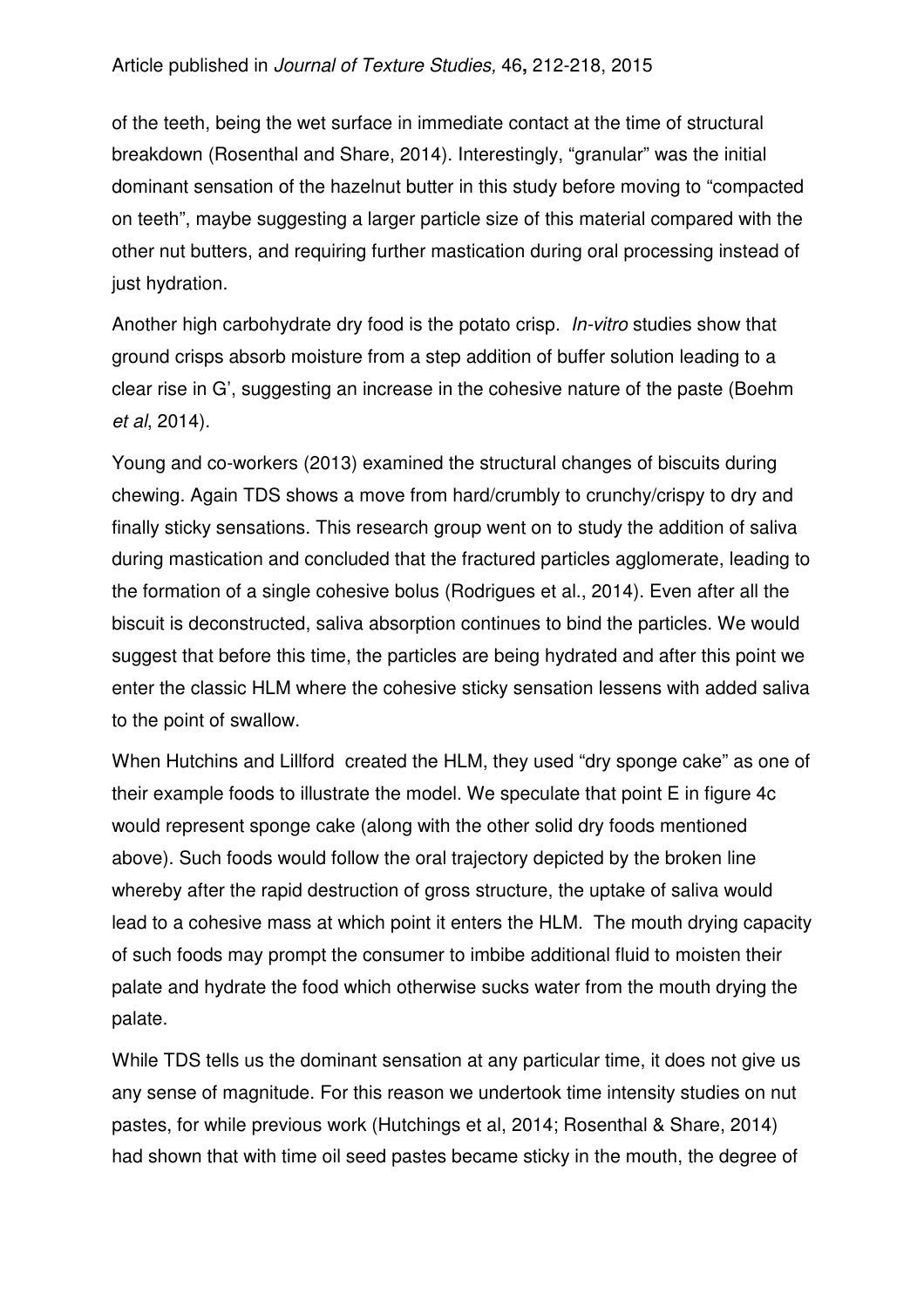stickiness could be diminishing even if it was still dominant over other sensations. Figure 3 shows the average intensity of oral stickiness for peanut pastes and clearly the degree of stickiness does change with time, initially rising to a peak after three seconds and then gradually falling away. Roasted peanuts are typically about 50% oil and 1% water, thus the fat free dry matter is in the region of 49%. If we increase the oil content by 5 and 10% then the dry fat free matter falls accordingly. As it is the fat free dry matter that is binding water in the mouth, it is not surprising that the magnitude of peaks and the time to swallow is also reduced, as the amount of oil increases and the fat free dry matter is reduced.

### **Conclusions**

We have transposed the HLM to a two dimensional format, retaining the degree of structure on the vertical axis, but replacing the lubrication axis one of hydration. The sense of time is implied by the length of the oral trajectory with the point of swallow being the only fixed reference point common to all foods and where all trajectories converge. The point of entry for any particular food and its subsequent breakdown path depends on the initial hydration and degree of structure. Moist foods continue to be described well by the HLM, however dry foods require an initial extension where the water necessary to hydrate the dry solids is taken up before entering the HLM. While TDS shows that many dry foods tend towards a cohesive and sticky texture as the final dominant sensation, we note that TDS does not measure intensity and in the absence of other dominant sensations the degree of stickiness will decrease with time to the point of swallow.

# Acknowledgments

We are grateful for the valuable insights and discussion from Jianshe Chen, Marco Morgenstern and other delegates at the 3<sup>rd</sup> Oral Food Processing Conference, Wageningen, Netherlands, 29 June – 2nd July 2014.

# Captions to Figures

Figure 1: Schematic to illustrate the Hutchings and Lillford Model.

Figure 2: Temporal Dominance of Sensations curves for Hazelnut butter, Almond butter, Cashew nut butter and Pumpkin seed butter.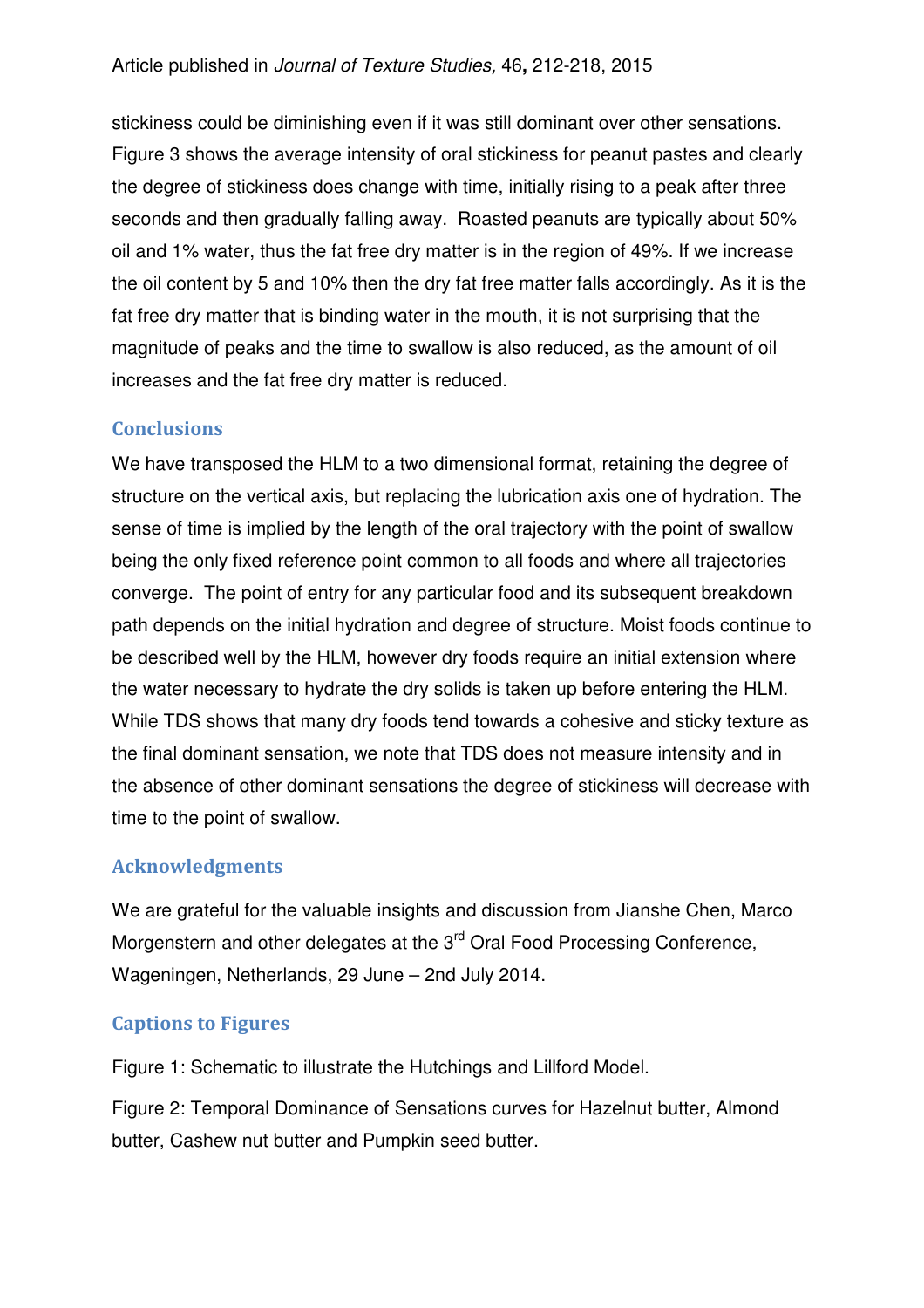Legend: thick ——; soft ——; smooth ——; granular ——; compacted on teeth ——; sticks to palate  $-$ 

Figure 3: Average Intensity of Stickiness During Oral Processing of Peanut Paste

with added Oil, error bars are one standard deviation. Legend: no added oil —♦—;

5% extra oil --■--; 10% extra oil •••▲•••.

Figure 4: Stepwise graphical modification of Hutchings and Lillford's model.

4a is a vertical rotation through 90°;

4b transformation to two dimensions.

4c modified model with dry food extension, showing oral trajectories for liquids (A),

oysters (B), juicy steak (C &  $-$ ), oil seed paste (D &••••), and dry solid foods

 $(E 8 - - -).$ 

#### **References**

- Boehm, M.W., Warren, F.J., Moore, J.E., Baier, S.K., Gidley, J. & Stokes, J.R. (2014) Influence of Hydration and Starch digestion on the transient rheology of an aqueous suspension of comminuted potato snack food. Food & Function (accepted)
- Hiiemae, K. 2004. Mechanisms of Food Reduction, Transport and Deglutition: How the Texture of Food Affects Feeding Behavior. Journal of Texture Studies, 35**,** 171-200.
- Hutchings, J. & Lillford, P. 1988. The Perception of Food Texture The Philosophy of the Breakdown Path. Journal of Texture Studies, 19**,** 103-115.
- Hutchings, S.C., Foster, K.D., Grigor, J.M.V & Morgerstern, M.P. (2014) Investigating changes in sensory stickiness perception with age. Food Quality and Preference 37, 1-9
- Lenfant, F., Loret, C., Pineau, N., Hartmann, C. & Martin, N. 2009. Perception of Oral Food Breakdown. The Concept of Sensory Trajectory. Appetite, 52**,** 659–667.
- Lindner, P. and J.E. Kinsella (1991) Study of the Hydration Process in Tehina. Food Chemistry. 42(3): p. 301-319.
- Meilgaard, M., Civille, G.V. & Carr, B.T (2007) Sensory Evaluation Techniques. Boca Raton
- Pereira, L. J., de Wijk, R. A., Gaviao, M. B. D. & van der Bilt, A. 2006. Effects of Added Fluids on the Perception of Solid Food. Physiology and Behavior, 88**,** 538-544.
- Pineau, N., Schlich, P., Cordelle, S., Mathonnière, C., Issanchou, S., Imbert, A., Rogeaux, M., Etiévant, P. & Köster, E. (2009). "Temporal Dominance of Sensations: Construction of the TDS curves and comparison with time– intensity." Food Quality and Preference 20(6): 450-455
- Rodrigues, S. A., Young, A. K., James, B. J. & Morgenstern, M. P. 2014. Structural Changes with a Biscuit Bolus During Mastication. Journal of Texture Studies, 45**,** 89-96.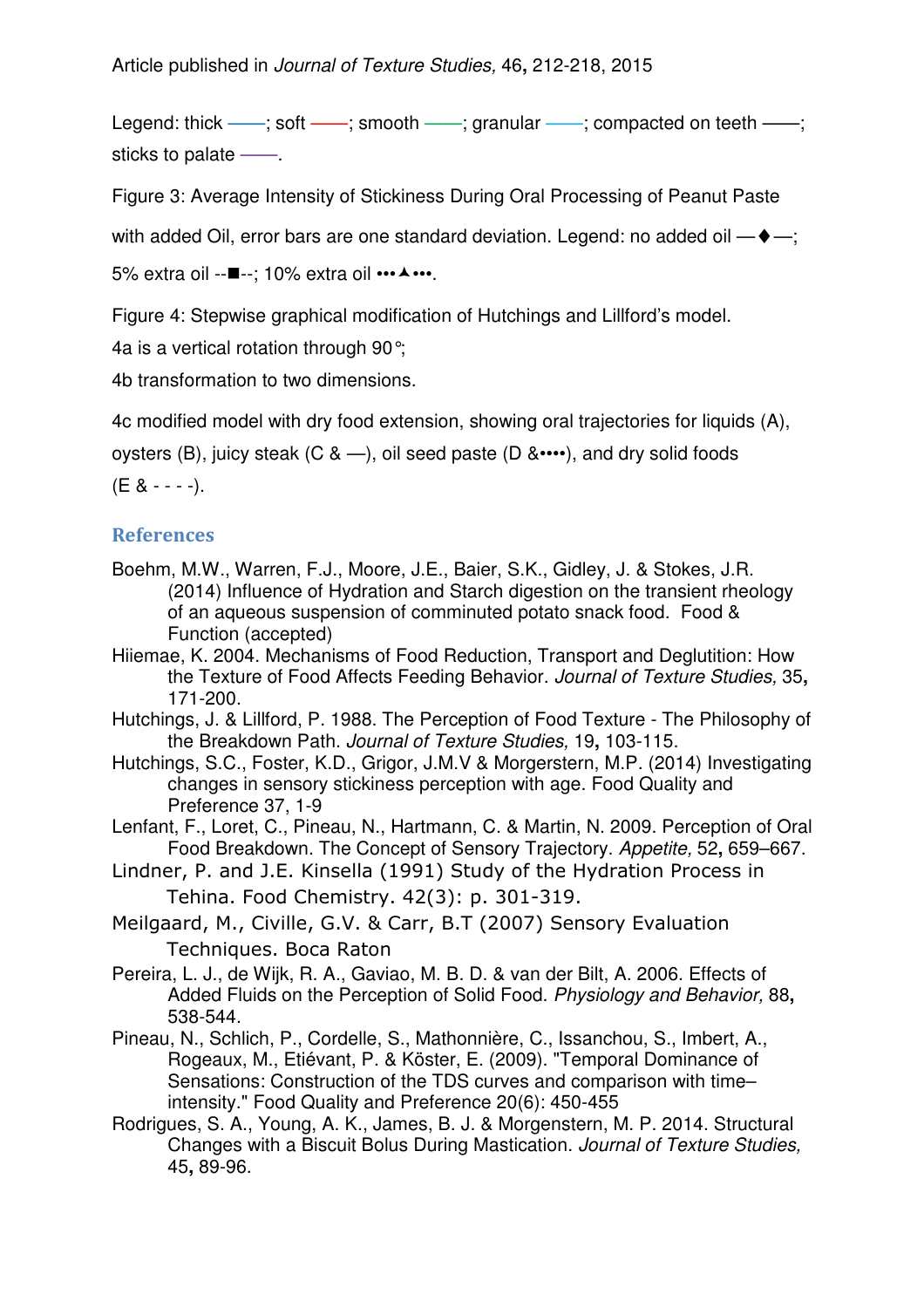Rosenthal, A. J. & Share, C. 2014. Temporal Dominance of Sensations of Peanuts and Peanut Products in Relation to Hutchings and Lillford's "Breakdown Path". Food Quality and Preference, 32**,** 311-316.

Rosenthal, A. J. & Yilmaz, S. 2015. Possible Mechanism Behind The Hard-to-Swallow Property of Oil Seed Pastes. International Journal of Food Properties,**18,** 2077 - 2084. DOI 10.1080/10942912.2013.862633

Young, A. K., Cheong, J. N., Hedderley, D. I., Morgenstern, M. P. & James, B. J. 2013. Understanding the Link Between Bolus Properties and Perceived Texture. Journal of Texture Studies, 44**,** 376-386.

Figure 1



Figure<sub>2</sub>